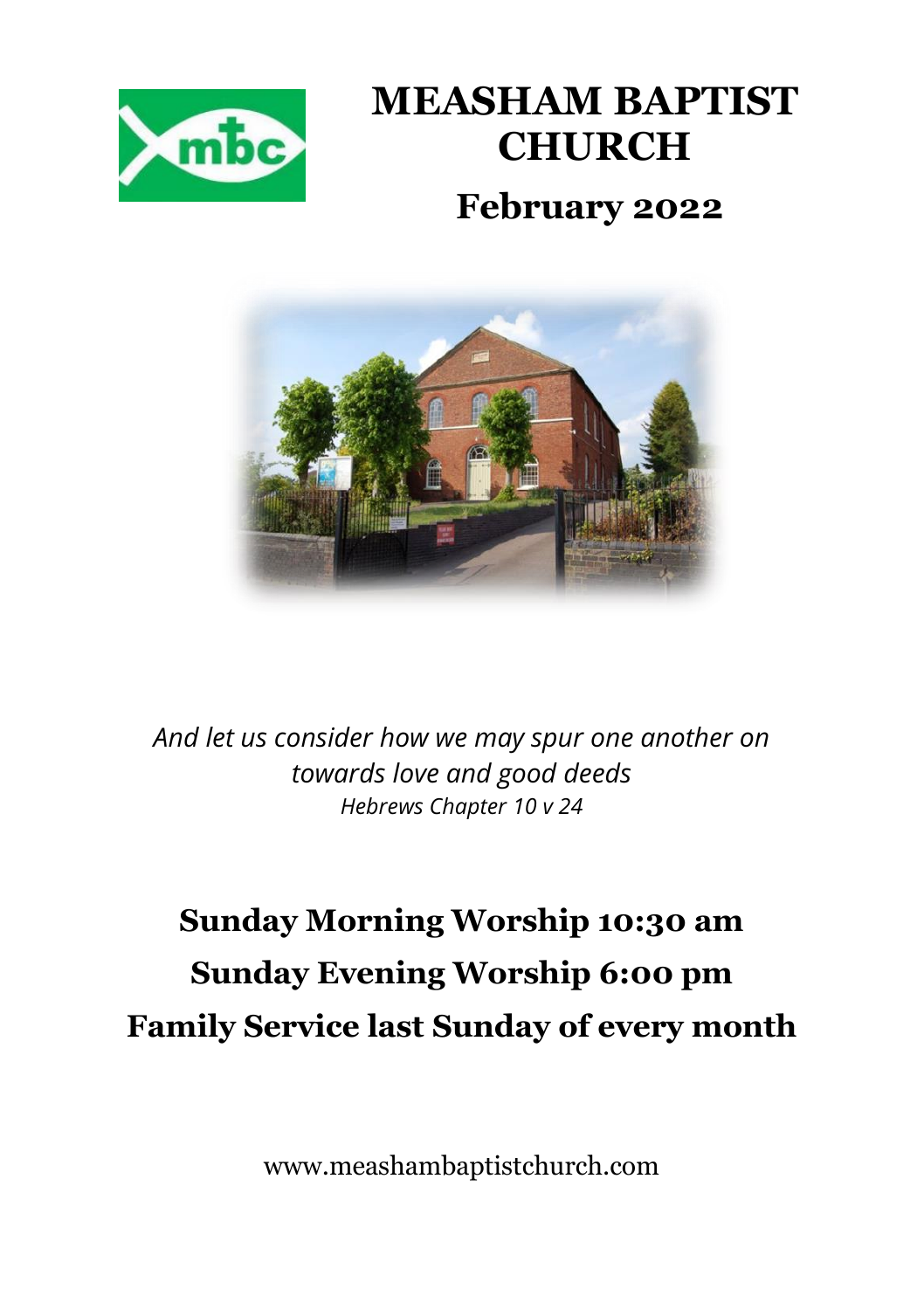#### **WEEKLY ACTIVITIES**

| <b>Mondays</b>    |                                                                             |  |  |
|-------------------|-----------------------------------------------------------------------------|--|--|
| $6:15 - 7:45$ pm  | 1st Measham Girls' and Boys' Brigade                                        |  |  |
| <b>Tuesdays</b>   |                                                                             |  |  |
| $9:30 - 11:30$ am | Smarties - craft and play for babies & tots<br>(start date to be confirmed) |  |  |
| 10:00 am          | Walk & Talk (Hicks Lodge)                                                   |  |  |
| Wednesdays        |                                                                             |  |  |
| 7:00 pm           | Testify – Singing Group                                                     |  |  |
| <b>Thursdays</b>  |                                                                             |  |  |
| $7:30 - 9:00$ pm  | <b>Bible Study and Prayer Meeting</b>                                       |  |  |

### **BIRTHDAYS**

*The LORD bless you and keep you; the LORD make his face to shine upon you and be gracious to you; the LORD lift up his countenance upon you and give you peace. Numbers 6:24-26*

- 7th Ronna Dring 10th Mike Sisman
- 11th Charlie Pickering
- 25th Katie Sisman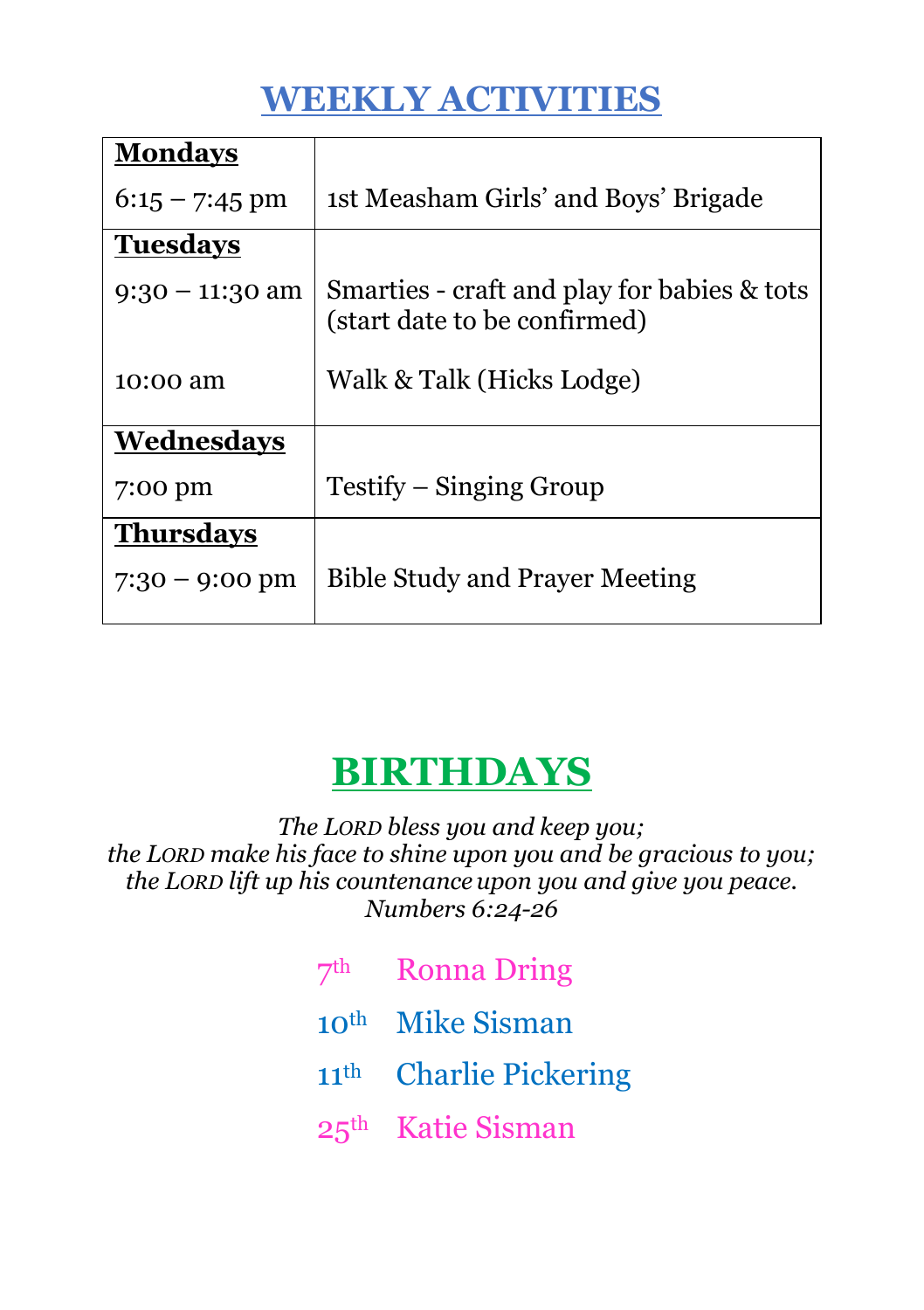#### **THIS MONTH**

| Wednesday 2nd        |                                      |
|----------------------|--------------------------------------|
| 10:00 am             | LIFT (Ladies in Fellowship Together) |
|                      |                                      |
| <b>Wednesday 9th</b> |                                      |
| 12:00 pm             | Lunch Club                           |
|                      |                                      |
| Wednesday 16th       |                                      |
| 10:00 am             | LIFT (Ladies in Fellowship Together) |
|                      |                                      |
| <b>Saturday 26th</b> |                                      |
| 8:30 am              | Men's Breakfast                      |
|                      |                                      |
|                      |                                      |